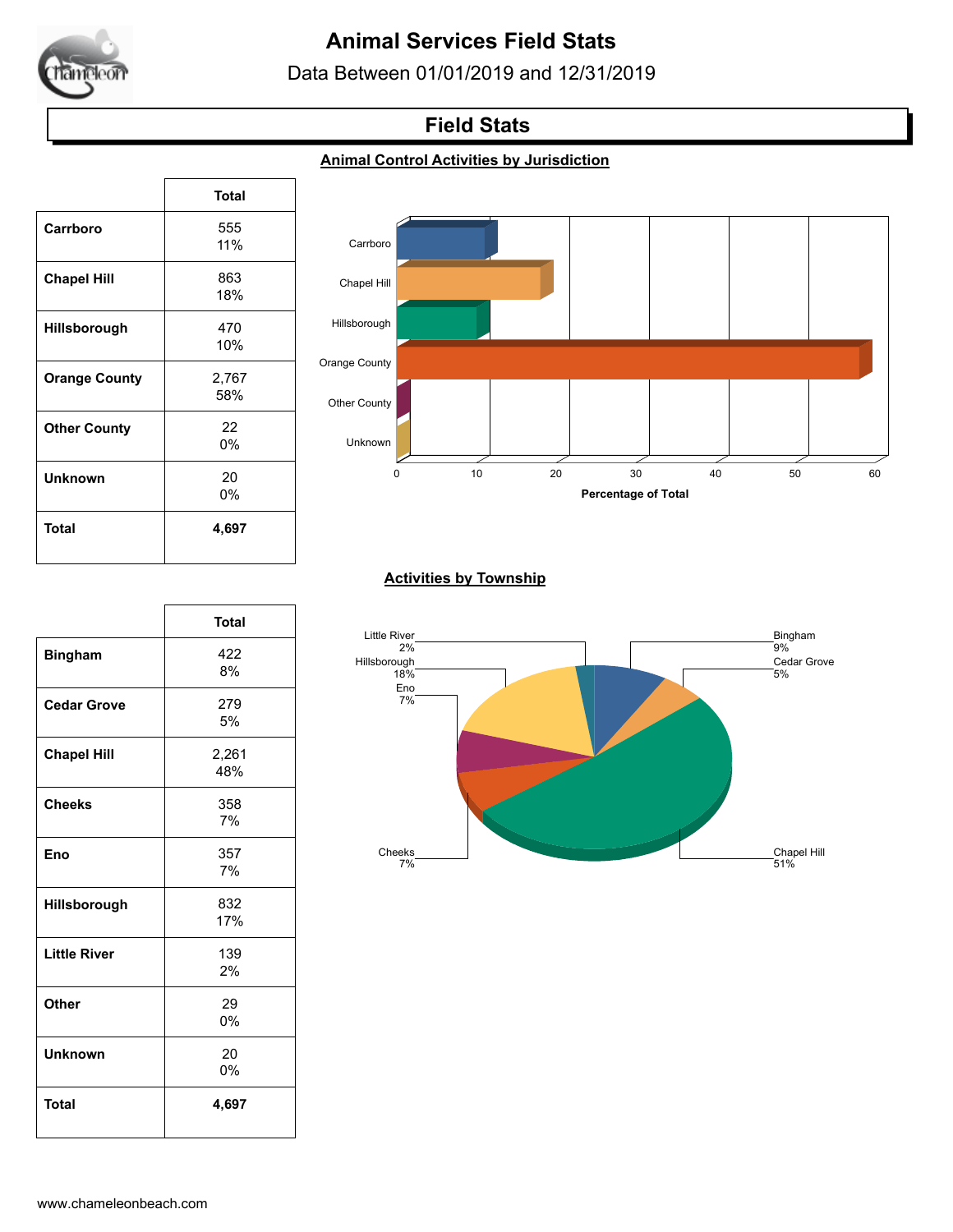

## **Animal Services Field Stats**

#### Data Between 01/01/2019 and 12/31/2019

| <b>Activities by Animal Type</b> | <b>Total</b> | <b>Activities by Call Type</b> | <b>Total</b>         |
|----------------------------------|--------------|--------------------------------|----------------------|
| Cat                              | 607<br>12%   | <b>Assist</b>                  | 115<br>2%            |
| <b>Dog</b>                       | 3,289<br>70% | <b>Bite</b>                    | 864<br>18%           |
| Fowl                             | 71<br>$1\%$  | <b>Canvass</b>                 | 183<br>3%            |
| Livestock                        | 216<br>4%    | Confiscate                     | $\overline{4}$<br>0% |
| Other                            | 110<br>2%    | <b>Cruelty</b>                 | 387<br>8%            |
| <b>Rabies Vectors</b>            | 284<br>$6\%$ | <b>Declare</b>                 | 121<br>2%            |
| Reptile                          | 5<br>$0\%$   | <b>Exposure</b>                | 318<br>6%            |
| <b>Unknown</b>                   | 25<br>$0\%$  | Kennel                         | 16<br>0%             |
| Wildlife                         | 90<br>$1\%$  | <b>Nuisance</b>                | 764<br>16%           |
| <b>Total</b>                     | 4,697        | Other                          | 289<br>6%            |

| <b>Activities by Call Type</b> | <b>Total</b> |
|--------------------------------|--------------|
| <b>Assist</b>                  | 115<br>2%    |
| <b>Bite</b>                    | 864<br>18%   |
| <b>Canvass</b>                 | 183<br>3%    |
| <b>Confiscate</b>              | 4<br>0%      |
| <b>Cruelty</b>                 | 387<br>8%    |
| <b>Declare</b>                 | 121<br>2%    |
| <b>Exposure</b>                | 318<br>6%    |
| Kennel                         | 16<br>0%     |
| <b>Nuisance</b>                | 764<br>16%   |
| Other                          | 289<br>6%    |
| Owned                          | 78<br>1%     |
| <b>Prot Cust</b>               | 19<br>0%     |
| <b>Stray</b>                   | 757<br>16%   |
| <b>Tethering</b>               | 92<br>1%     |
| <b>Trap</b>                    | 412<br>8%    |
| Wildlife                       | 278<br>5%    |
| <b>Total</b>                   | 4,697        |

\* Vector species include bats, foxes, raccoons, skunks, and coyotes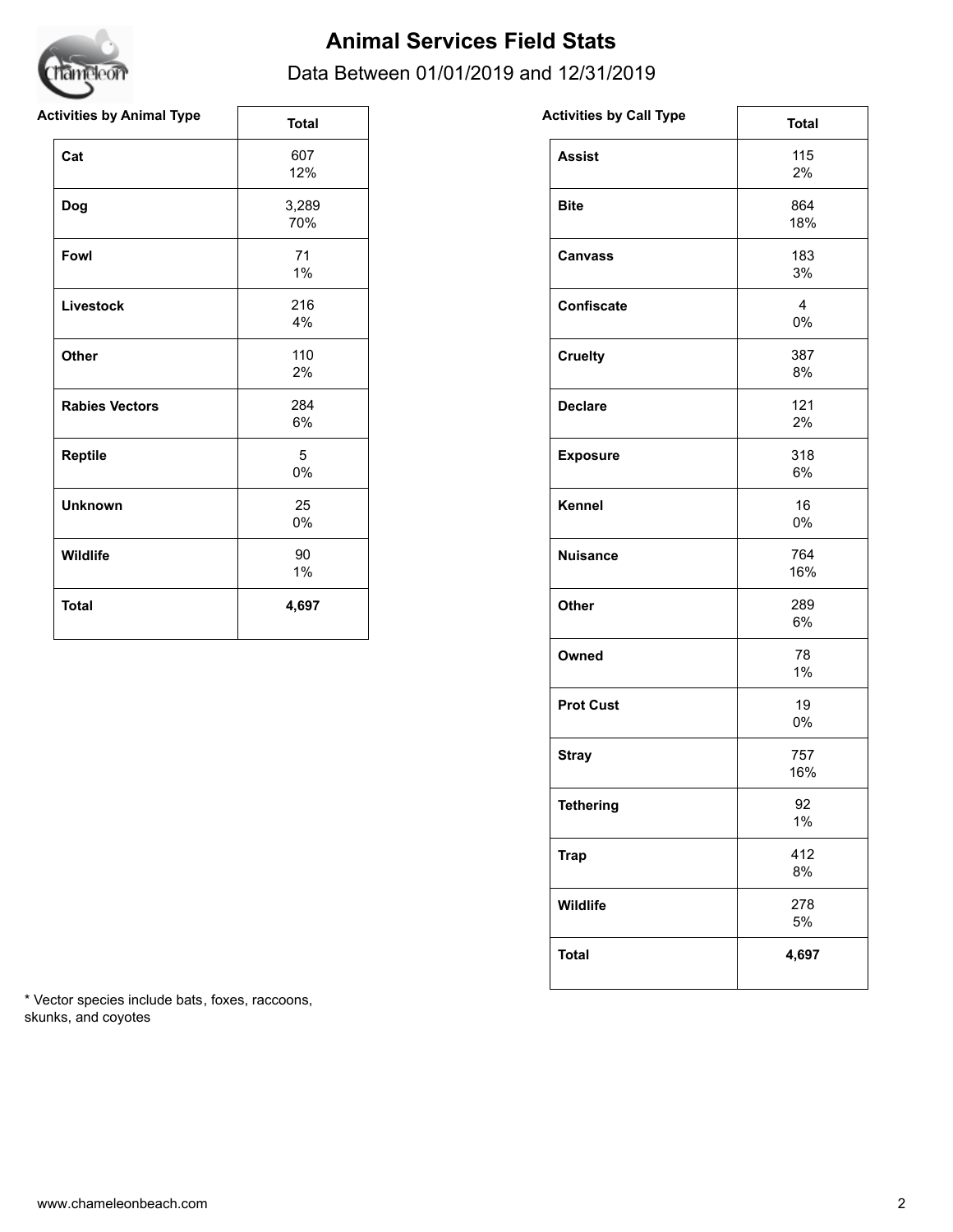

# **Animal Services Field Stats**

#### Data Between 01/01/2019 and 12/31/2019

#### **Impounds by Jurisdiction Impounds Impounds Impounds Impounds Impounds Impounds**

|                      | Total         |
|----------------------|---------------|
| Carrboro             | 108<br>10.57% |
| <b>Chapel Hill</b>   | 157<br>15.36% |
| <b>Hillsborough</b>  | 59<br>5.77%   |
| <b>Orange County</b> | 685<br>67.03% |
| <b>Other County</b>  | я<br>0.88%    |
| Unknown              | 4<br>0.39%    |
| <b>Total</b>         | 1,022         |

| nds by Township     | <b>Total</b>                     |
|---------------------|----------------------------------|
| <b>Bingham</b>      | 90<br>8.81%                      |
| <b>Cedar Grove</b>  | 108<br>10.57%                    |
| <b>Chapel Hill</b>  | 431<br>42.17%                    |
| <b>Cheeks</b>       | 83<br>8.12%                      |
| Eno                 | 62<br>6.07%                      |
| Hillsborough        | 200<br>19.57%                    |
| <b>Little River</b> | 29<br>2.84%                      |
| Other               | 15<br>1.47%                      |
| <b>Unknown</b>      | $\overline{\mathbf{4}}$<br>0.39% |
| <b>Total</b>        | 1,022                            |



### **% Impounds by Township (No Municipalities)**